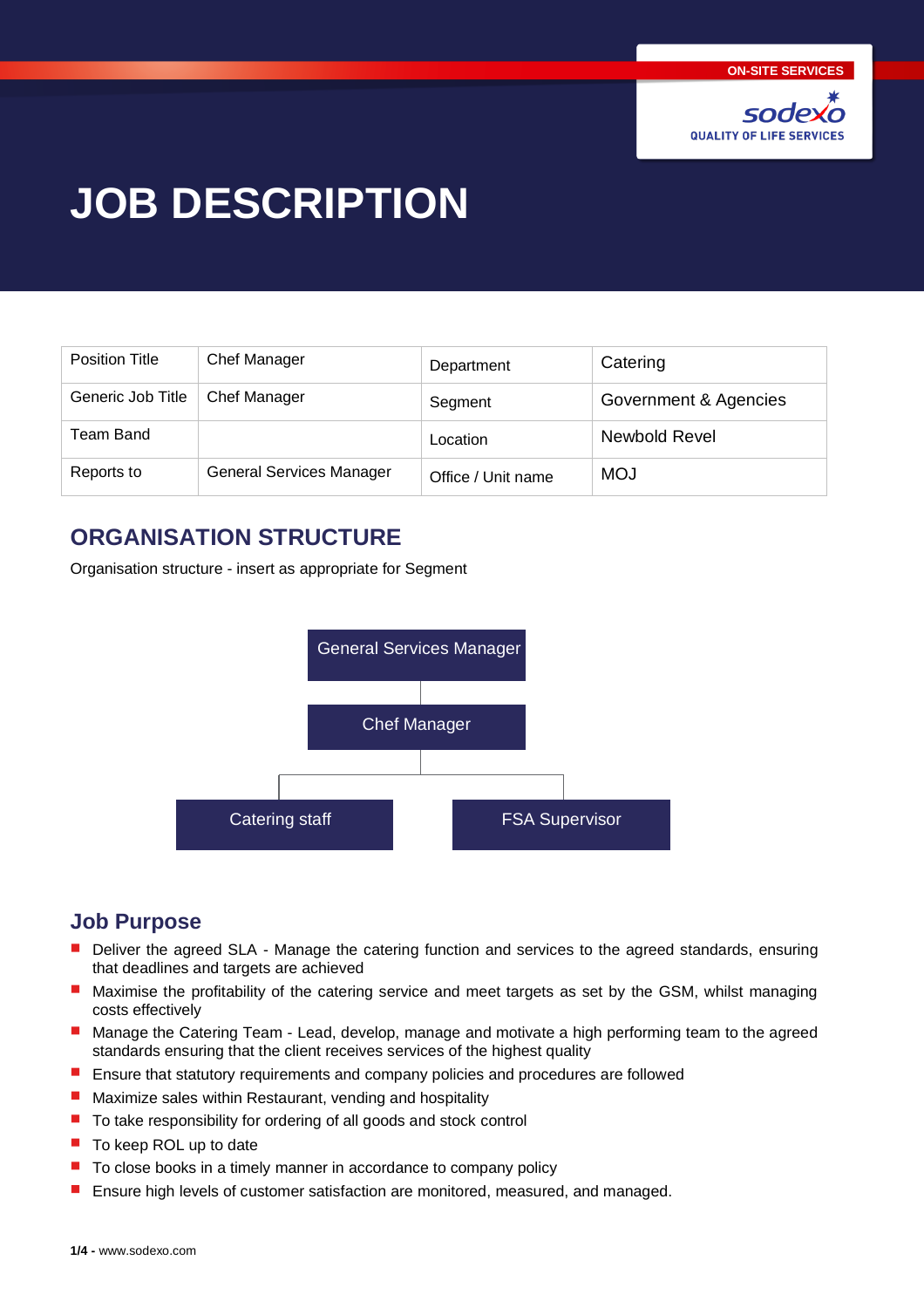

#### **Accountabilities or "what you have to do"**

#### **Growth, client and customer satisfaction**

- ш Have a strong understanding of the catering service offers contained within the client contract
- $\mathbf{r}$ Understand Sodexo contract compliance policies and procedures
- Customer Satisfaction Surveys Achieving the benchmark 75%
- $\mathcal{L}_{\mathcal{A}}$ Maintain food margin as set out in contract
- П Acquire 5 star EHO and acquire green safeguard result
- Achievement of company and client budgets
- п People management
- Company compliance

#### **Rigorous management of results**

- Ensure that Sodexo accountancy, documentation and administration procedures are delivered to the required contractual specifications
- Ensure that stock is managed and controlled effectively
- Implement, maintain and communicate to employees the client, and Sodexo standards and statutory regulations relating to safe systems of work, health and safety, food hygiene and Company Quality Management system in order to ensure compliance
- Ensure maximum security of the site, e.g. kitchen, stores, office, safe and cash handling and adhere to all п relevant Sodexo policies and procedures
- Ensure that health and safety is given the number one priority by delivering all Safeguard administration in advance of and during logistical operations. Lead where appropriate, and take part in management and employee briefings to deliver safety information to include; Food Safety, Health and Safety, Fire Safety, First Aid and any statutory, client or venue specific safety requirements

#### **Leadership and People Management**

- Recruit, induct, motivate, manage, train and develop all employees following Sodexo HR policy and guidelines
- Manage employees using the Sodexo performance review processes, talent development and succession planning.
- Role model the focus on five behaviours to improve engagement, enhance performance and retain Investors in People accreditation
- Manage labour in line with productivity models, policies and procedures
- Build personal effectiveness in all situations
- П Carry out operational shifts and support other areas of the business as required

#### **Innovation and Change**

- Continuous professional development in industry/specialism
- Continuously seek ways to enhance quality through innovation and cost efficiency by monitoring performance against existing standards.

#### **Brand Notoriety**

- Promote Sodexo as the preferred employer, internally and externally, adhering to the Sodexo recruitment П policies and raise the profile of Sodexo in local communities, building relationships with key stakeholders
- Promote the health and well-being of employees
- П Live the Sodexo values and promote brand standards as an ambassador.
- Drive all aspects of service excellence across the business area including brand integrity, quality, compliance, Sodexo's corporate social responsibility and service standards.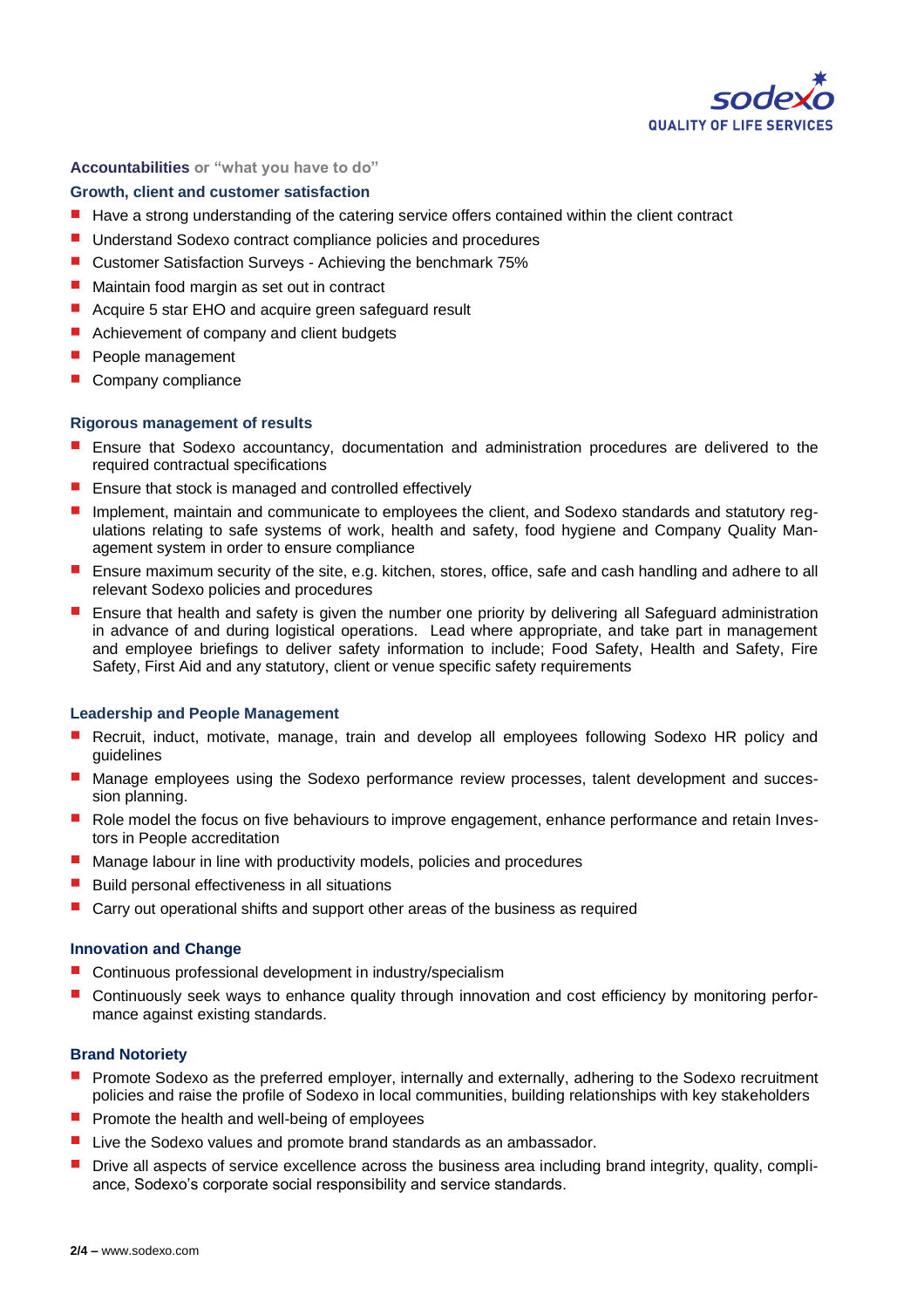

#### **Planning and Organising**

- Plan and prioritise workload and tasks effectively for self and others to minimise reativity, maintain a work life balance and ensure the right number and calibre of personnel are allocated to logistics tasks
- п Creation of internal networks and forums for sharing best practice at technical, business, sector and client levels
- High performing on-site team, demonstrated through the effective implementation of Focus on Five, Employee Performance Review (EPA) and talent processes and staff engagement surveys
- All operational audits are passed by the unit e.g. Safeguard and Unit business health checks
- $\mathcal{L}_{\mathcal{A}}$ Retention of Investors in People Accreditation and high employee engagement
- Maintain high standards of appearance and personal hygiene

## **Dimensions** *Financial Health and Safety Customer Service*

**EXperienced in using Microsoft Office** 

## **Competencies**

| • Client Growth and Customer Satisfaction | Innovation and Change          |
|-------------------------------------------|--------------------------------|
| • Rigorous Management of Results          | <b>Brand Notoriety</b>         |
| ■ Leadership and People Management        | <b>Planning and Organising</b> |
| ■ Analysis and Decision Making            |                                |
| Industry Acumen                           |                                |

## **Skills, Knowledge and Experience**

#### **Essential**

- 706/2 or NVQ2 chef qualification, or equivalent
- $\blacksquare$  Previous experience of catering management in a similar environment
- **People management experience**
- Ability to interpret and utilise financial and commercial information
- $\blacksquare$  Must be able to demonstrate excellent communication skills, be persuasive and decisive
- Achieve set, standards and operate to performance criteria, for example health and safety, hygiene
- $\mathcal{L}_{\mathcal{A}}$ Manage multiple workloads and shifting priorities
- **Positive approach to learning in role and identifying own training needs as appropriate**
- Self motivated and able to work on own initiative within a team environment П
- П Experience of delivering training
- IOSH Managing safely qualification

#### **Desirable**

- E-ProphIT, RoL Trained
- Experience of managing conflicting expectations of the client and consumer within one business area